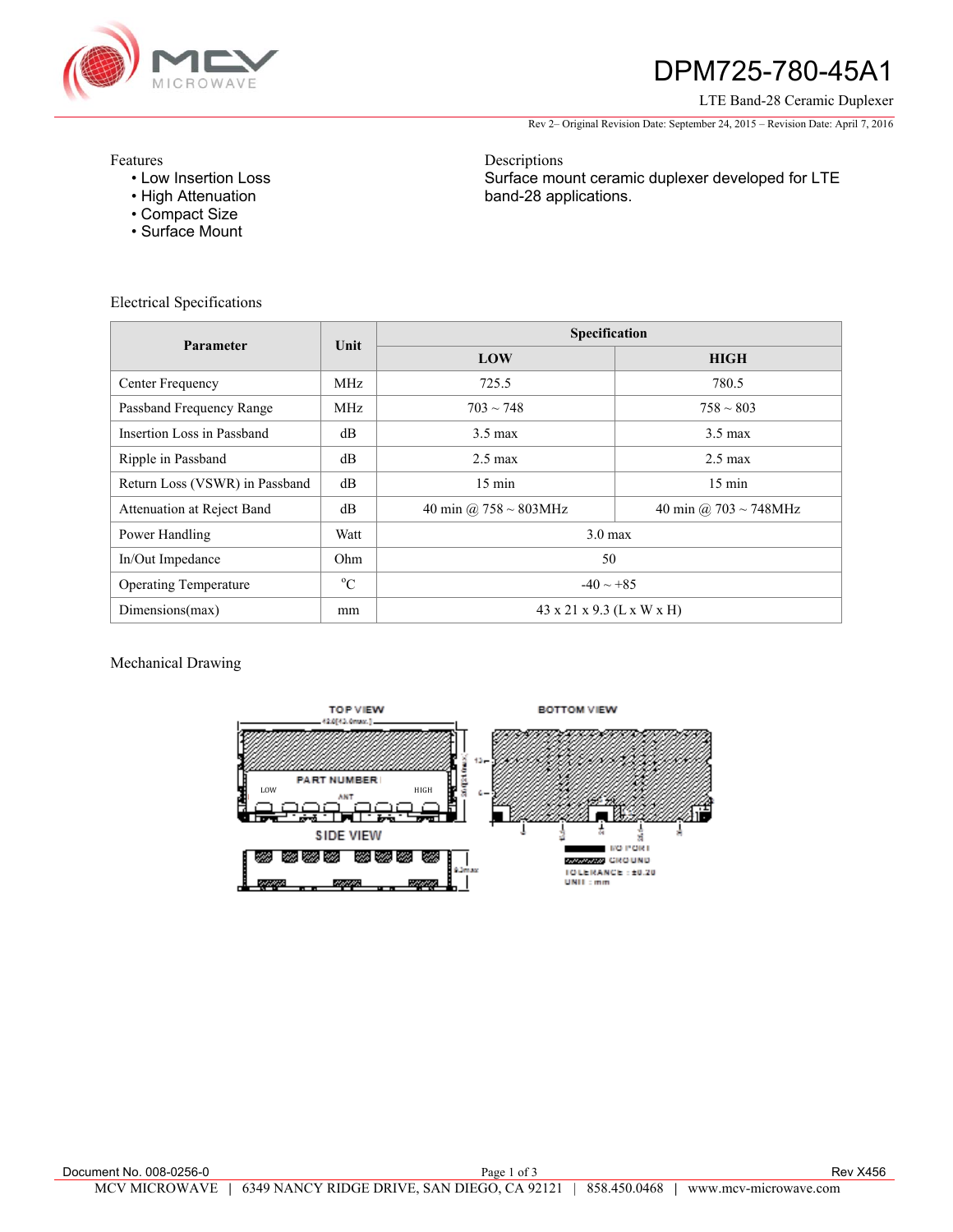

# DPM725-780-45A1

#### LTE Band-28 Ceramic Duplexer

Rev 2– Original Revision Date: September 24, 2015 – Revision Date: April 7, 2016

### Recommended PCB Layout



### Electrical Response